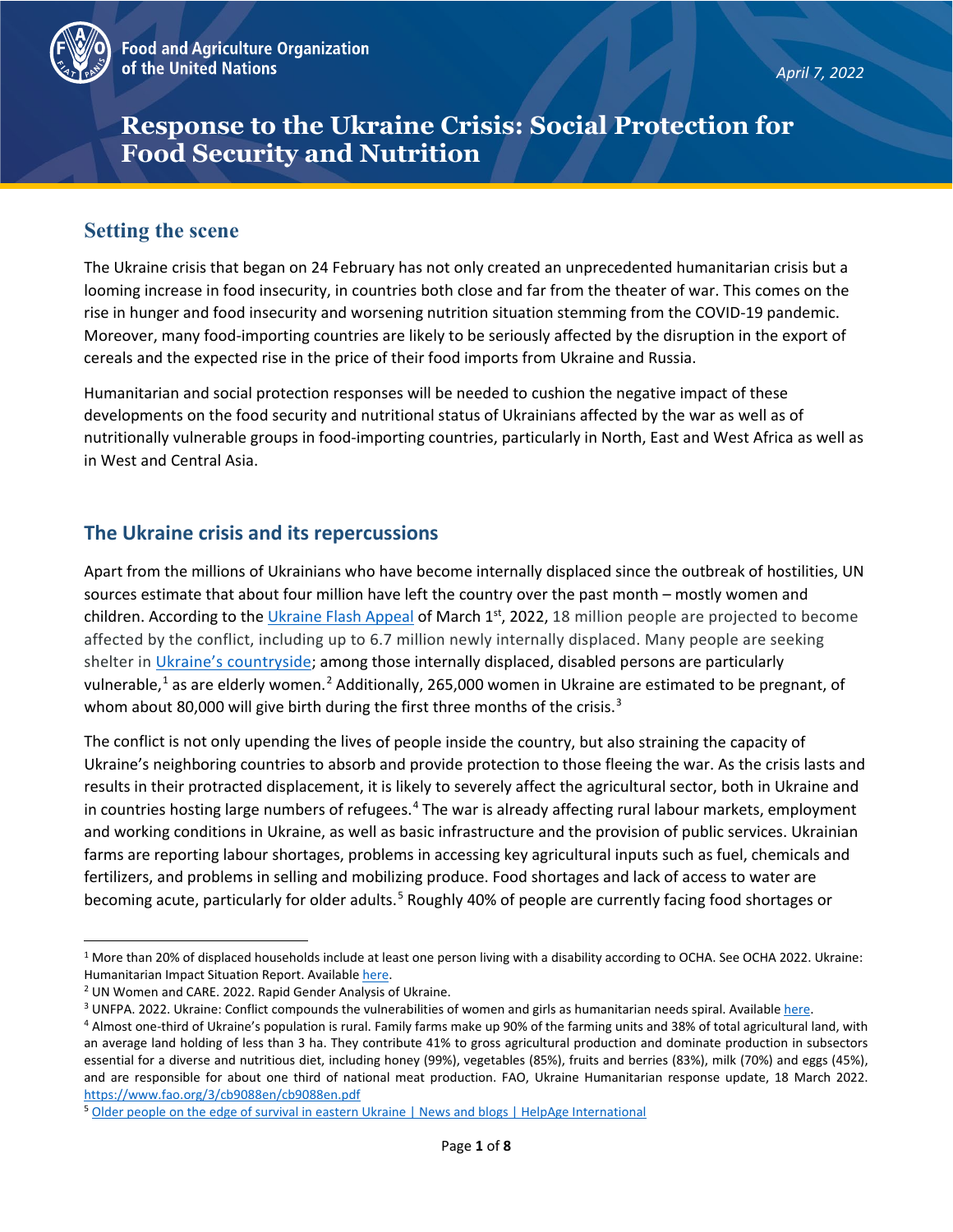expected to do so in the coming three months (Figure 1).<sup>[6](#page-1-0)</sup> Disruptions to food value chains (Figure 2) will further worsen food insecurity, which was already on the rise after COVID-19, especially for women.<sup>[7](#page-1-1)</sup>

The war has already disrupted Ukraine's agricultural growing season, and questions abound as to whether farmers will be able to harvest existing crops, plant new ones or sustain livestock production as the conflict evolves.<sup>[8](#page-1-2)</sup> Labour shortages, coupled with physical access constraints and damage to productive assets, agricultural land and civilian infrastructure as well as shortages of other key agricultural inputs (fuel, fertilizers, agrochemicals, seeds, fodder and medication) will affect the production and performance of farms.<sup>[9](#page-1-3)</sup> This will in turn affect their revenues and may limit rural on- and off-farm employment opportunities for remaining workers, which could trigger negative spillover effects on rural and agricultural labour markets in Ukraine. Conflict can also push children into child labour: in 2015, 25% of children aged 5-17 in rural areas were engaged in child labour.<sup>[10](#page-1-4)</sup> Labour shortages on farms, especially in small scale production, may also lead farmers to resort to child labour.



Figure 1. Expectation of food shortages over time.

Figure 2. Percentage of traders/shopkeepers reporting problems maintaining supplies and providing access to key food items to the population.



Moreover, the massive influx of refugees to neighboring countries is placing a great burden on their capacity to meet the burgeoning needs of people fleeing the war. According t[o UNHCR,](https://data2.unhcr.org/en/situations/ukraine) as of 29 March 2022, the majority of refugees have fled to Poland (about 2.3 M), followed by Romania (609,000), Moldova (387,000), Hungary

<span id="page-1-1"></span><span id="page-1-0"></span><sup>&</sup>lt;sup>6</sup> FAO 2022. "Ukraine: Note on the impact of the war on food security in Ukraine." Available here.<br><sup>7</sup> A 2021 food security and livelihoods assessment in Ukraine's eastern regions revealed that 28.3 percent of households insecurity at moderate or severe levels, with female-headed households significantly more food insecure than male-headed households.

<span id="page-1-2"></span>FAO. 2021. Food Security and Livelihoods Assessment in Eastern Ukraine. Rome, FAO. Available here.<br><sup>8</sup> Current indications are that, as a result of the conflict, between 20 and 30 percent of areas sown to winter crops in U unharvested during the 2022/23 season, while considerable uncertainties surround Ukrainian farmers' capacity to plant crops during the

<span id="page-1-3"></span>f[a](https://www.washingtonpost.com/world/2022/03/11/ukraine-food-crisis-global-exports/)st approaching spring crop cycle. See FAO 2022 and also here, here and here.<br><sup>9</sup> FAO 2022. Information Note: The importance of Ukraine and the Russian Federation for global agricultural markets and the risks associated with the current conflict, p. 14. Availabl[e here.](https://www.fao.org/fileadmin/user_upload/faoweb/2022/Info-Note-Ukraine-Russian-Federation.pdf)

<span id="page-1-4"></span><sup>&</sup>lt;sup>10</sup> Ukrainian Centre for Social Reforms and State Statistics Services of Ukraine. "Ukraine National Child Labour Survey." Extracted from ILOSTAT (https://ilostat.ilo.org/), 2015. Accessed on March 30, 2022.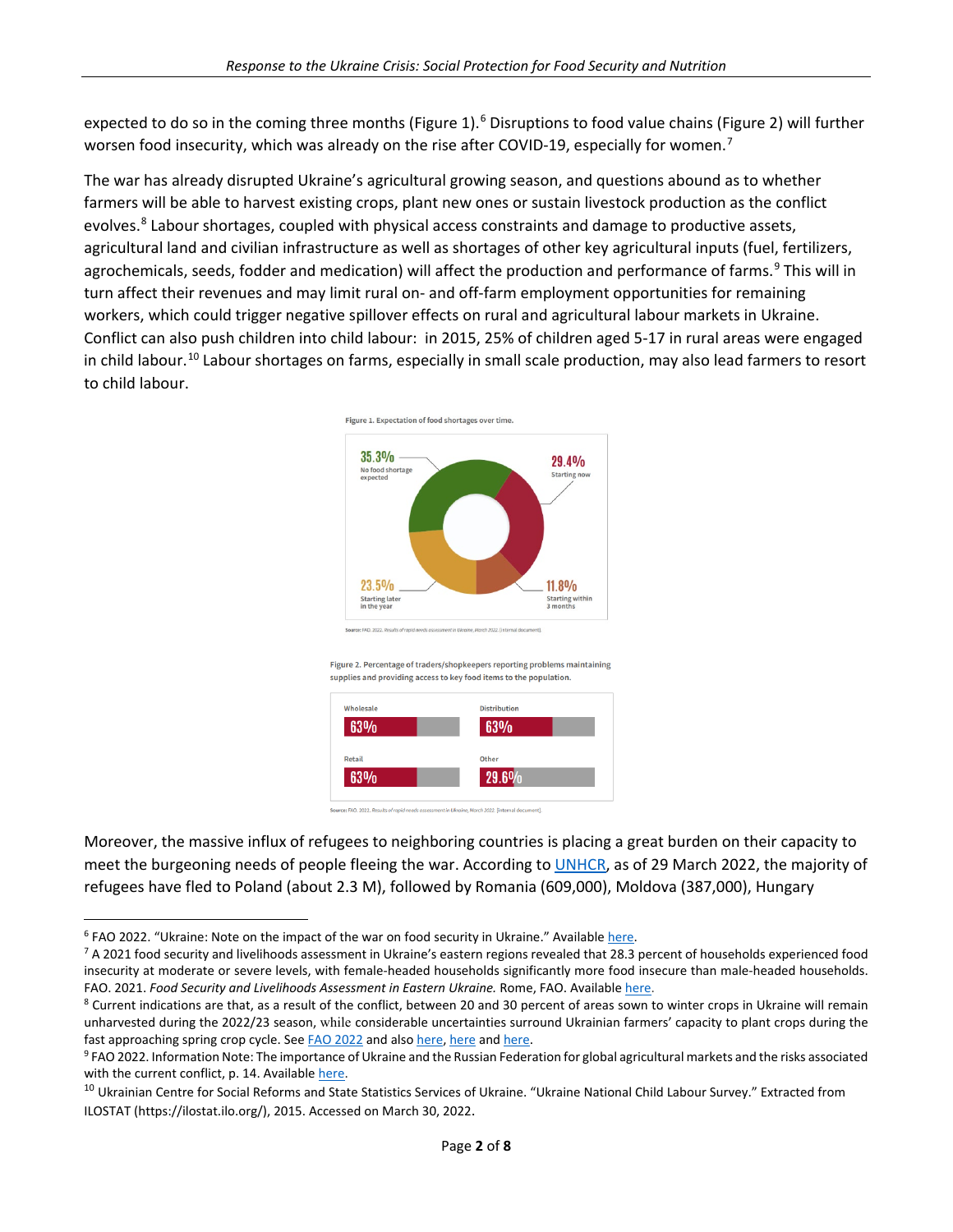(365,000), Russian Federation (351,000), Slovakia (281,000) and Belarus (11,000). Approximately 90% are women and children. While most countries bordering Ukraine have relatively well-developed social protection systems, these have been set up to tackle idiosyncratic shocks and lifecycle vulnerabilities such as income security in the face of unemployment, the loss of a breadwinner or old age. Provision of social benefits in these countries was never intended to address large covariate shocks of the kind currently facing those leaving Ukraine, and the sudden surge in caseloads will pose a great challenge to the capacity of national social protection systems to provide an adequate and timely response to those made newly vulnerable by the conflict. This is particularly true for non-EU member countries such as Moldova.

The longer the displacement and the greater the pressure that a large refugee population places on the limited public resources of Ukraine's neighbors, the higher the risk that tensions might arise with host communities unless actions are purposefully taken to anticipate and address such potential tensions. Seasonal migration to neighboring countries where Ukrainians comprise a large portion of seasonal agricultural workers might also get disrupted by the conflict, partly though not solely due to the ban on men aged 18-60 years from leaving Ukraine while martial law lasts. Should large numbers of refugees choose or be forced to stay in the host countries for a protracted period, this could affect the latter's agricultural labour markets and incomes.

Aside from the direct impact of the conflict in Ukraine and its neighbors, its repercussions will be felt in countries far removed from the theater of war. The Russian Federation and Ukraine are among the most important producers of cereal grains, oil seeds and fertilizers in the world.<sup>[11](#page-2-0)</sup> Both countries are net exporters of agricultural products, and they both play leading supply roles in global markets of cereal grains, cooking oils, fuel and fertilizers, where exportable supplies are often concentrated in a handful of countries. This concentration could further expose these markets to increased vulnerability to shocks and volatility. Many countries, including several that are among the Least Developed Country (LDC) and Low-Income Food-Deficit Country (LIFDC) groups, are highly dependent on Ukrainian and Russian staple food supplies to meet their consumption needs, and many had been grappling with the negative effects of high international staple food and fertilizer prices prior to the Ukraine conflict. According to FAO, if the conflict results in a sudden and prolonged reduction in food exports by Ukraine and the Russian Federation, it will exert additional upward pressure on international food commodity prices to the detriment of economically vulnerable countries. Under such a scenario, the global number of undernourished people could increase by 8 to 13 million people in 2022/23, with the most pronounced increases taking place in Asia-Pacific, followed by sub-Saharan Africa, and the Near East and North Africa. Impacts will go well beyond 2022/23 if the war lasts longer.<sup>[12](#page-2-1)</sup> This may have long lasting impacts on nutrition and health related outcomes. When faced with increased food prices households tend to protect essential staple foods that mitigate hunger, and decrease the purchase of nutrient rich foods. This together with clean water issues could have devastating effects on the nutritional status, particularly of those already vulnerable to malnutrition, including women and young children. Finally, the World Bank has estimated that in Central Asian countries which are highly dependent on remittances from workers in Russia (such as 31% of GDP in Kyrgyz Republic and 27% of GDP in Tajikistan), remittances could decline 25% on average.<sup>[13](#page-2-2)</sup>

<span id="page-2-0"></span><sup>&</sup>lt;sup>11</sup> Russia and Ukraine rank among the top three global exporters of wheat, maize, rapeseed, sunflower seeds and sunflower oil, while the Russian Federation also stands as the world's top exporter of nitrogen fertilizers and the second leading supplier of both potassic and phosphorous fertilizers. See [FAO 2022,](https://www.fao.org/fileadmin/user_upload/faoweb/2022/Info-Note-Ukraine-Russian-Federation.pdf) Figure 15, 16 on pages 10,11.

<span id="page-2-2"></span><span id="page-2-1"></span><sup>&</sup>lt;sup>12</sup> Ibid. See also <u>here</u>.<br><sup>13</sup> Ratha, Dilip and Eung Ju Kim (4 March 2022), "Russia-Ukraine Conflict: Implications for Remittance flows to Ukraine and Central Asia," World Bank Blog[: here](https://blogs.worldbank.org/peoplemove/russia-ukraine-conflict-implications-remittance-flows-ukraine-and-central-asia)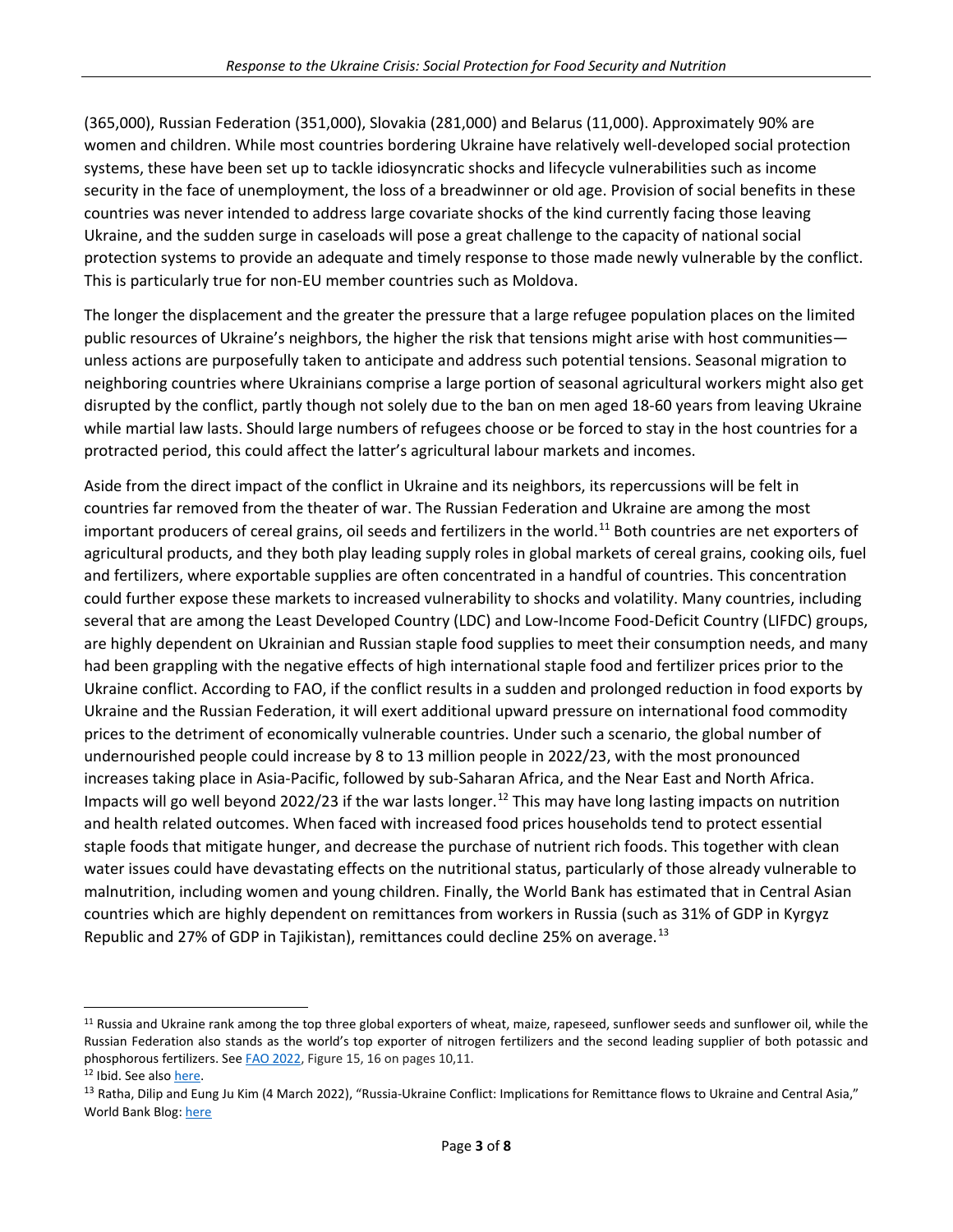Experience from previous humanitarian crises and shocks shows that social protection can play a key role in protecting rural livelihoods, supporting food security and nutrition, and enabling households to cope, absorb and bounce back from shocks. Social protection can also help rebuild agriculture-based livelihoods affected by the Ukraine conflict and promote decent work for both host communities and refugees.

Lessons from the 2008-2009 crisis indicate that the timely provision of income support through targeted transfers to those most in need constitutes the most cost-effective response to forestall increases in poverty and inequality due to higher food prices, enabling households to maintain access to food and essential services. Nutrition programmes may be needed alongside transfer programmes, with growth monitoring to detect hotspots, nutrition education to help households make best use of scarce resources, and micro-nutrient supplementation to help compensate for lower dietary diversity due to changes in food consumption patterns in response to the food price increases.<sup>[14](#page-3-0)</sup> Depending on context, some of these nutrition-specific actions could be delivered directly alongside cash transfer programmes. Similarly, the response to COVID-19 showed that unconditional cash transfers were the most effective, efficient and timely social protection instrument to help maintain basic consumption, and that increasing the value of transfers provided through existing social protection programmes provides the timeliest response.[15](#page-3-1) 

At the same time, existing programmes may need to be expanded and new ones created to reach population groups who are not currently accessing social protection. The Turkish response to the Syrian refugee crisis in 2016 offers an example of how a host country's social protection system can be enabled to absorb spikes in caseloads of refugees. To manage the influx of Syrian refugees, the Government of Turkey, with financial support from the European Union, developed a dedicated social safety net for refugees and asylum seekers. The Emergency Social Safety Net (ESSN) was integrated within the national social protection system managed by Ministry of Family and Social Policy. Thanks to this integration, programme participants were able to access different types of benefits through one single registration process and one single payment system via a bank card (the 'Kizilaykart').

# **Responding to the Ukraine crisis**

Given the multiple ramifications of the Ukraine conflict, which is bound to not only affect people inside Ukraine or fleeing to neighboring countries but also countries dependent on staple food, fuel and fertilizer imports from global markets, FAO has identified three main ways in which social protection can help address the current crisis and its aftermath. All of these interventions should be gender responsive, and should ensure older people and people living with disabilities have access to appropriate assistance:

### *1. Enhancing the capacity of Ukraine's social protection system to respond to the crisis and help rebuild rural/agricultural livelihoods after the war*

FAO's [Rapid Response Plan](https://reliefweb.int/sites/reliefweb.int/files/resources/cb8935en.pdf) (RRP) for Ukraine seeks to assist the most vulnerable smallholder households through the provision of unconditional, multipurpose cash transfers, along with key emergency agricultural interventions

<span id="page-3-0"></span><sup>14</sup> Grosh, M., Andrews, C., Quintana, R., Rodriguez-Alas., C. 2011. *Assessing safety net readiness in response to food price volatility.* World Bank, Washington, DC. Available here.<br><sup>15</sup> Gentilini, U. et al. 2022. *Social Protection and Jobs Responses to COVID-19: A Real-Time Review of Country Measures. World Bank,* 

<span id="page-3-1"></span>Washington, DC. Availabl[e here.](https://documents1.worldbank.org/curated/en/110221643895832724/pdf/Social-Protection-and-Jobs-Responses-to-COVID-19-A-Real-Time-Review-of-Country-Measures.pdf)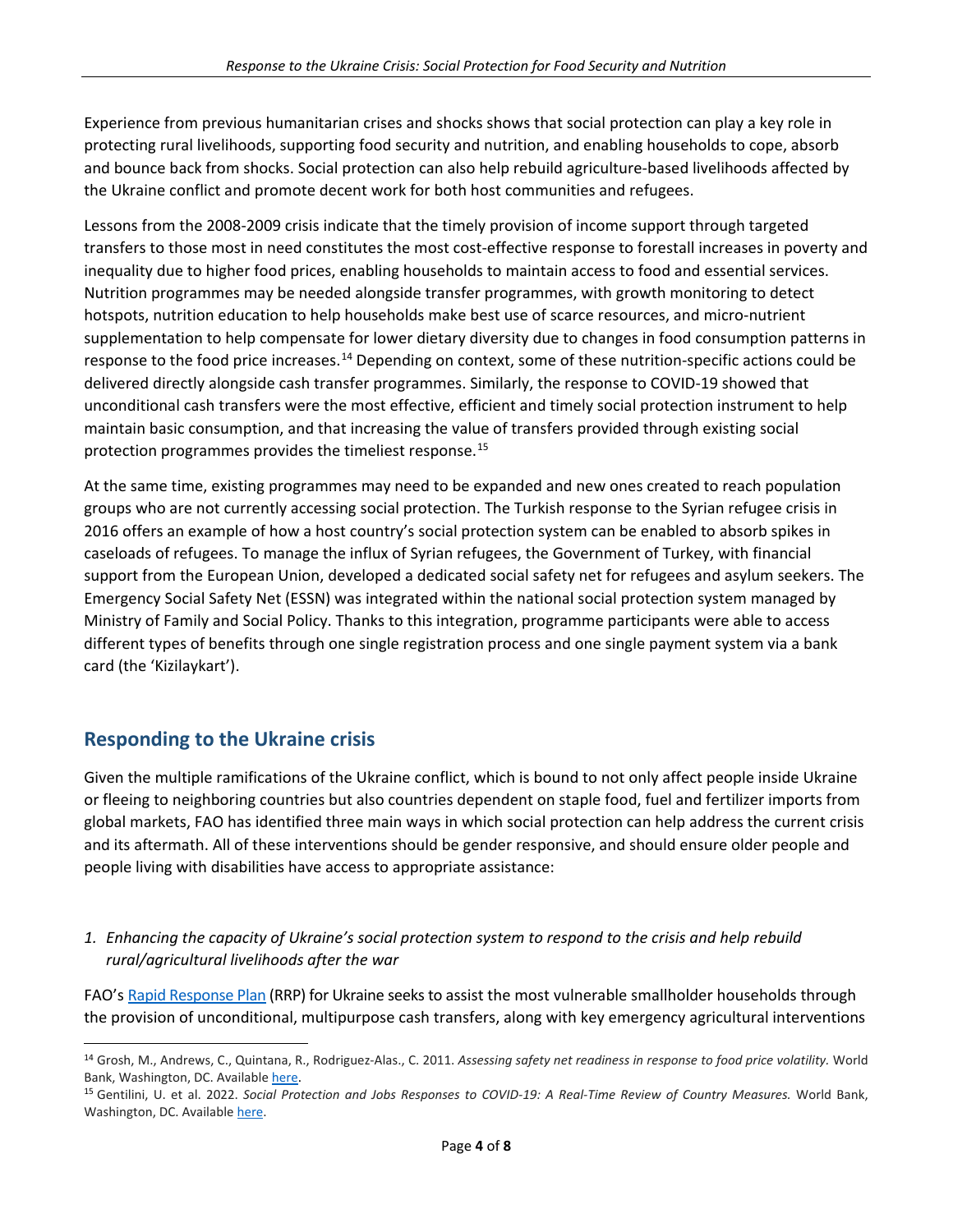(highly nutritious short-cycle vegetable and potato seeds, and animal fodder to increase food production) to help sustain agricultural livelihoods and avoid harmful coping strategies amidst the escalating crisis. FAO can help strengthen the humanitarian response by supporting the continuity of the existing social protection system in Ukraine and aligning humanitarian responses with these systems to reach those most in need as soon as possible.

Until the start of the conflict, Ukraine's social protection system was reaching 30% of its population, including 77% of those in the poorest quintile.<sup>[16](#page-4-0)</sup> The government has stated that despite the disruptions caused by the ongoing hostilities, it will continue to provide social protection support (cash benefits and subsidies) to its population, in accordance with information contained in the Unified Social Information System. Payments will be made electronically to beneficiaries' bank accounts.<sup>[17](#page-4-1)</sup> Nevertheless, some problems in delivering benefits are being reported, particularly in areas being held by the Russian forces. Depending on how the conflict evolves, it is expected that the social protection needs of those relocating within or returning to Ukraine after the war, combined with the disruptions caused to the agricultural sector inside the country, will require a considerable strengthening of Ukraine's national social protection system. Coordination with the agricultural sector will also be needed to design and implement measures geared towards restoring rural livelihoods and ensuring access to nutritious, safe food in areas affected by the war.

Possible responses in the context of and in addition to the RRP include:

- Supporting the immediate rollout of social protection responses by providing technical assistance to assess delivery options for delivering multipurpose cash to households affected by the conflict and helping to ensure that people without bank accounts can access cash payments
- Using the information contained in the Unified Social Information System to channel humanitarian assistance towards population groups that were already vulnerable prior to the outbreak of war, while incorporating protection risk analysis among the affected and most vulnerable women and men of different socio-economic, ethnic and age groups.
- Expanding the reach of the social protection system by registering additional population groups within the Unified Social Information System to effectively reach the populations not previously reached by social protection
- As needed, utilizing the registration systems to identify those who may be at additional nutritional risk (e.g., pregnant and lactating women, young children, older adults) and share information through the registration process as to where additional services needed may be accessed
- Embedding simple, practical nutrition education materials in all cash transfer/ social protection schemes, informed by local food availability data to encourage dietary change away from staple foods affected by price increases and towards local, nutritious food substitutes
- Designing new schemes for men and women involved in the agrifood system and/or improving the coverage and adequacy of existing schemes by promoting the adoption of integrated approaches between agricultural, nutrition and social protection schemes, and increasing the interoperability

<span id="page-4-0"></span><sup>&</sup>lt;sup>16</sup> ASPIRE: The Atlas of Social Protection Indicators of Resilience an Equity. The World Bank. Accessed on 9 March 2022. Available at [https://www.worldbank.org/en/data/datatopics/aspire.](https://www.worldbank.org/en/data/datatopics/aspire) 17 <https://www.msp.gov.ua/news/21511.html>

<span id="page-4-1"></span>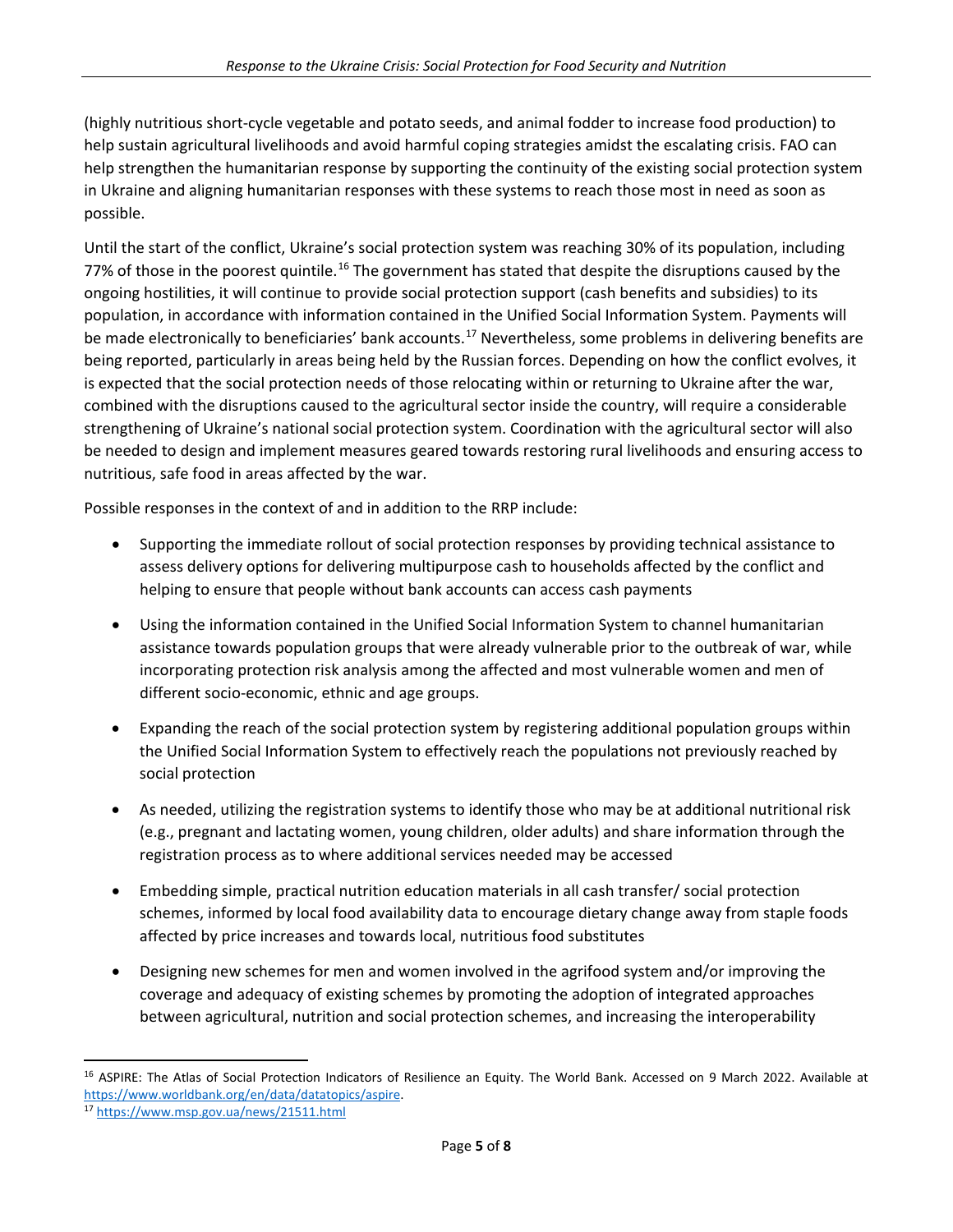between farmer and social registries, with a focus on supporting small-scale food producers. Such schemes should ensure equitable access to productive resources, agricultural inputs and services required and will imply equipping farmers, including elderly and people with disabilities, with the knowledge and resources required to produce and consume nutritious foods during the next three months to prevent negative coping strategies. [18](#page-5-0)

- Identifying priority actions and labor market interventions needed to promote decent jobs in the agricultural sector where informality and unregistered workers prevail, while providing equitable technical assistance for supporting the implementation of these actions.
- Where food distribution systems are functioning, advocating with business and local authorities to mitigate the potential influx of highly processed non-nutritious packaged foods in favour easily transported and stored nutritious foods (e.g., legumes, nuts and seeds, nutritious cereal grains not affected by current situation, canned products including fish and vegetables)
- Building close linkages between the local agricultural sector in the region receiving internally displaced people to 1) enable procurement of nutritious foods locally for provision of foods to children as part of day care or school feeding programs and 2) utilization of local agricultural products as part of existing [food bank efforts](https://www.eurofoodbank.org/feba-supports-ukraine/) focusing on internally displaced people.

#### 2. *Strengthening social protection systems to support the socio-economic integration of refugees and vulnerable host communities in host countries, in coordination with agricultural sector actors*

As the crisis persists and refugees and asylum seekers are unable to return to Ukraine, support can be provided to facilitate their socioeconomic integration within hosting communities. Moldova, for instance, is feeling the brunt of hosting more than 100,000 refugees from Ukraine. While twice as many have used the country as a transit point before moving elsewhere, those who have stayed are rapidly overwhelming their host communities. At the same time, Moldova's social protection system is less well-developed than those of Ukraine's other neighbors. International agencies (UNHCR, WFP) are responding by providing multipurpose cash assistance to both people fleeing Ukraine (whether Ukrainian nationals or citizens of other countries who were residing in Ukraine) and to Moldovan families hosting refugees.<sup>[19](#page-5-1)</sup>

Specifically, responses in neighboring host countries, with a particular focus on Moldova, could include:

• Assessing the impact of the large influx of refugees on the agricultural labour market, working conditions and wages, and access to social security benefits in host countries and assisting these

<span id="page-5-0"></span><sup>&</sup>lt;sup>18</sup> While production and commercialization of cereal grains and oilseeds is dominated by big commercial farms in Ukraine, smallholders and subsistence farmers still play a substantial role in a number of sub-sectors that are important for local food security, nutrition, job creation, incomes and livelihoods. Small farms and family farms dominate production in subsectors like honey (99%), legumes, vegetables (85%), fruits and berries (83%), milk (70%) and eggs (45%), and are responsible for about one third of national meat production. Estimates are that between the registered and unregistered, there are about four million households that have on average <3 ha of land.

<span id="page-5-1"></span><sup>&</sup>lt;sup>19</sup> WFP is providing a one-off payment of USD 190 per household to around 30,000 Moldovan families hosting refugees. In turn, UNHCR will give 2,200 MDL/month to each eligible refugee, with a scale-up target of reaching 150,000 people. Households eligible for the grant include those with one or more dependents, an unaccompanied or separated child, or with one or more persons with specific needs (disability, pregnant women, serious medical condition, etc.), as well as households headed by a child, a single parent, or an older person. See [here,](https://reliefweb.int/sites/reliefweb.int/files/resources/Ukraine%20situation%20flash%20update-30March2022.pdf) [here](https://reliefweb.int/sites/reliefweb.int/files/resources/WFP%20Ukraine%20and%20Neighbouring%20Countries%20External%20Situation%20Report%20%239%2C%2029%20March%202022.pdf) and [here.](https://help.unhcr.org/moldova/cash-assistance-programme-for-refugees-in-moldova/)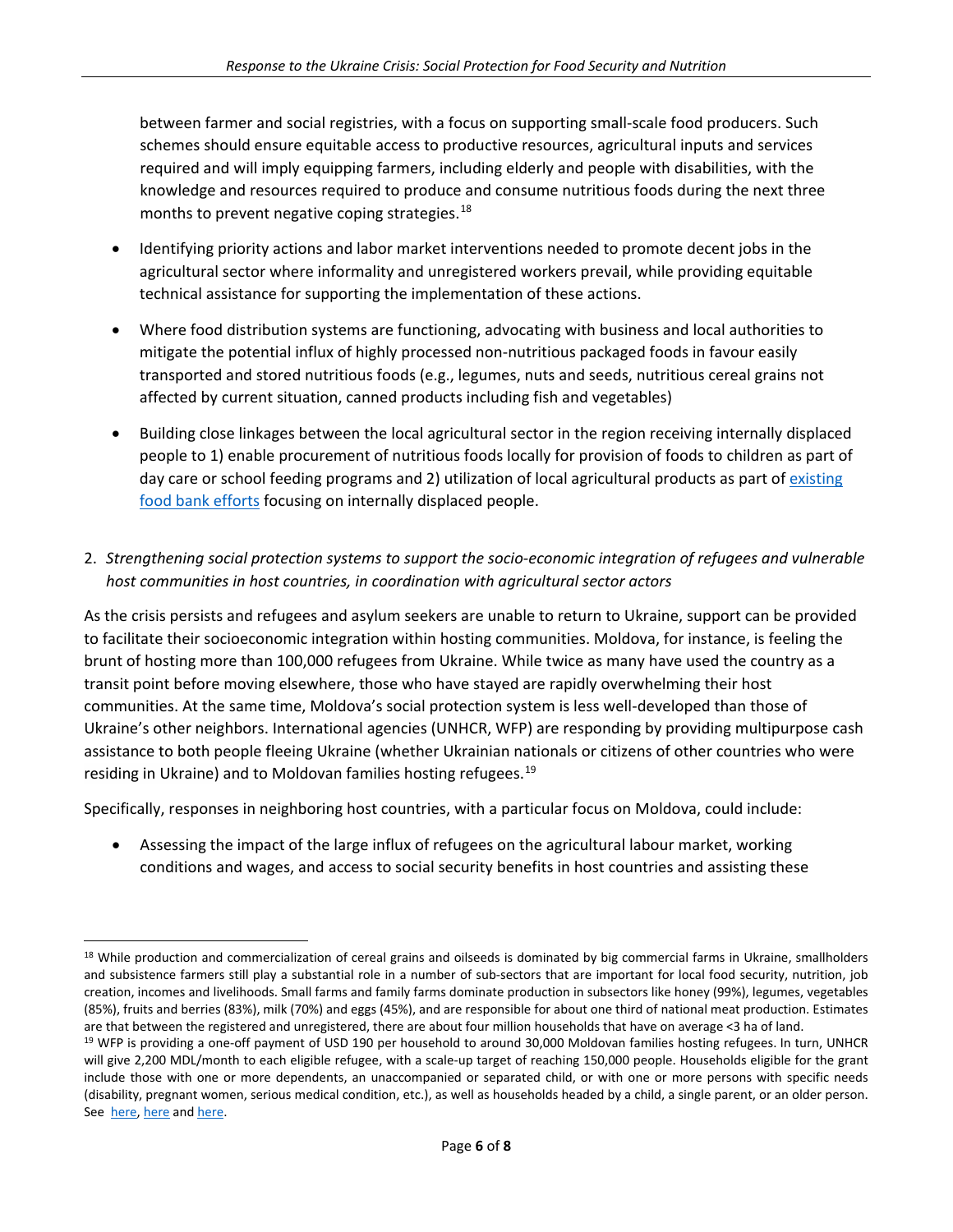countries in implementing measures that protect the working conditions of refugees and secure their access to social security benefits

- Identifying and promoting job opportunities, especially for refugee women, together with national employment agencies, incentives to existing businesses and developing and supporting the implementation of vocational training programmes, support for micro-business start-ups, and the establishment of enabling infrastructure such as day care facilities for infants and young children and provisional schools/day programmes for older children, ensuring the provision of at least one nutritious meal daily at the day care/school, to facilitate women's participation in job opportunities in the agrifood sector. Promoting temporary rural employment can minimize the risk and avoid exposing beneficiaries and populations to further insecurity in the reconstruction phase, particularly in a context like Moldova.
- Building close linkages between the local agricultural sector in the region receiving refugees to 1) enable procurement of nutritious foods locally for provision of foods to children and 2) utilization of local agricultural products as part of [existing food bank efforts](https://www.eurofoodbank.org/feba-supports-ukraine/) focusing on refugees
- Creating short-term jobs and skills development through national social protection schemes (e.g., community-based cash for work programmes) that provide services and/or create assets that are useful to the communities in which refugees settle.

### *3. Responding to increases in food and fertilizer prices in net food-importing countries and reduction of remittances in Central Asia*

In countries dependent on global markets for procuring staple cereals, cooking oils and fertilizers, the price shocks arising from the continuation of the Ukraine crisis will potentially have serious effects on food security and nutrition. Poor and vulnerable populations who rely on agriculture as a source of livelihood will be particularly affected by the increase in the cost of consumption and production. Families dependent upon remittances from Russia in Caucasus and Central Asia may also face serious shortfalls. Social protection systems have an important role to play in enabling these population groups to withstand price shocks without compromising nutritional status or engaging in coping activities that undermine the longer-term sustainability of their livelihoods.

Possible responses include:

- Supporting real-time monitoring of impacts to inform contingency plans, including sex, age and disability-disaggregated data
- Increasing the monetary value of transfers provided through already existing cash transfer programmes and/or adjust the frequency of payments $^{20}$  $^{20}$  $^{20}$
- Expanding the coverage of existing social protection programmes or introducing new programmes to reach poor and vulnerable populations currently not accessing social protection

<span id="page-6-0"></span> $20$  To be effective, the increase should be commensurate with the increases in consumption and production costs. Similarly, the value of food and agricultural input subsidies can be increased to offset increased costs.